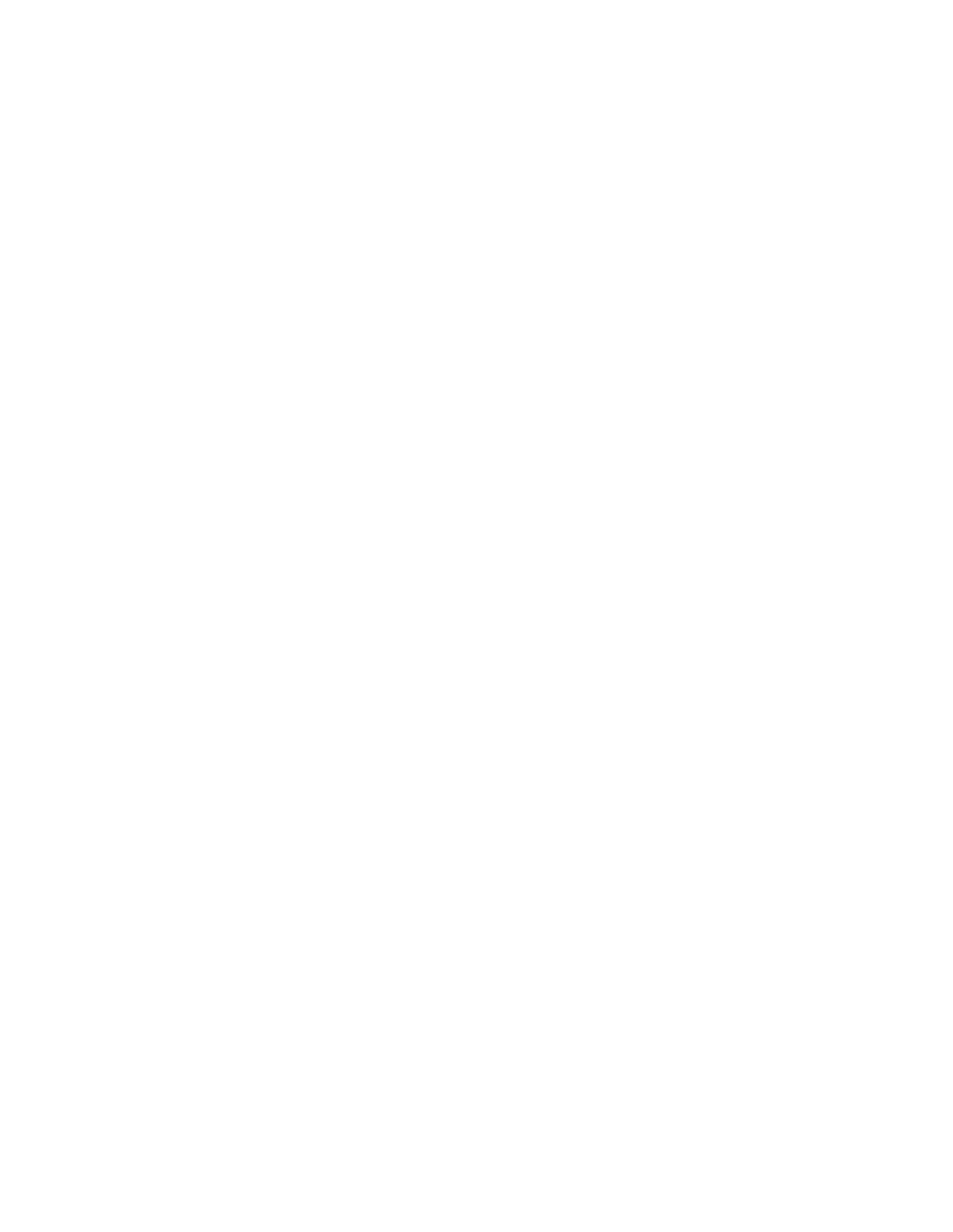# SCHOOL GROUNDS Field Trip Application



#### SCHOOL INFORMATION:

|                                                                               |  | Grade: _____________________                                                                         |
|-------------------------------------------------------------------------------|--|------------------------------------------------------------------------------------------------------|
|                                                                               |  | %F/R Lunch: ___________                                                                              |
|                                                                               |  |                                                                                                      |
|                                                                               |  |                                                                                                      |
|                                                                               |  | Total # students (max 30): _____________________________Total # chaperones (free): _________________ |
| FIELD TRIP TOPIC: Please select one topic.                                    |  |                                                                                                      |
| □ Growing Plants: □ Hunting for Insects<br>From Seed to Harvest in the Garden |  | $\Box$ The Power of Pollinators                                                                      |

#### DATE AND LOCATIONS: Please select all possible dates and locations.

Please select all possible dates and locations that fit within your school's schedule, and we will get back to you with our availability.

Location Options:

- $\Box$  The Learning Farm at City Green (171 Grove Street, Clifton NJ)
- $\Box$  The Learning Garden in Eastside Park (800 Broadway, Paterson NJ)

#### Dates:

 $\Box$  Wednesday, May 4th Wednesday, May 11th Wednesday, May 18th Wednesday, May 25th Wednesday, June 1st  $\Box$  Thursday, May 5th  $\Box$  Thursday, May 12th  $\Box$  Thursday, May 19th  $\Box$  Thursday, May 26th  $\Box$  Thursday, June 2nd  $\Box$  Friday, May 6th  $\Box$  Friday, May 13th  $\Box$  Friday, May 20th  $\Box$  Friday, May 27th  $\Box$  Friday, June 3rd

#### TIME:

Field trips take place from 9:30AM - 12:30AM. This includes instructor-lead activities, as well as optional unstructured time for lunch and free play in the garden.

If this time range does not work, please write your preferred time below and we will do our best to accommodate your request.

Preferred Time: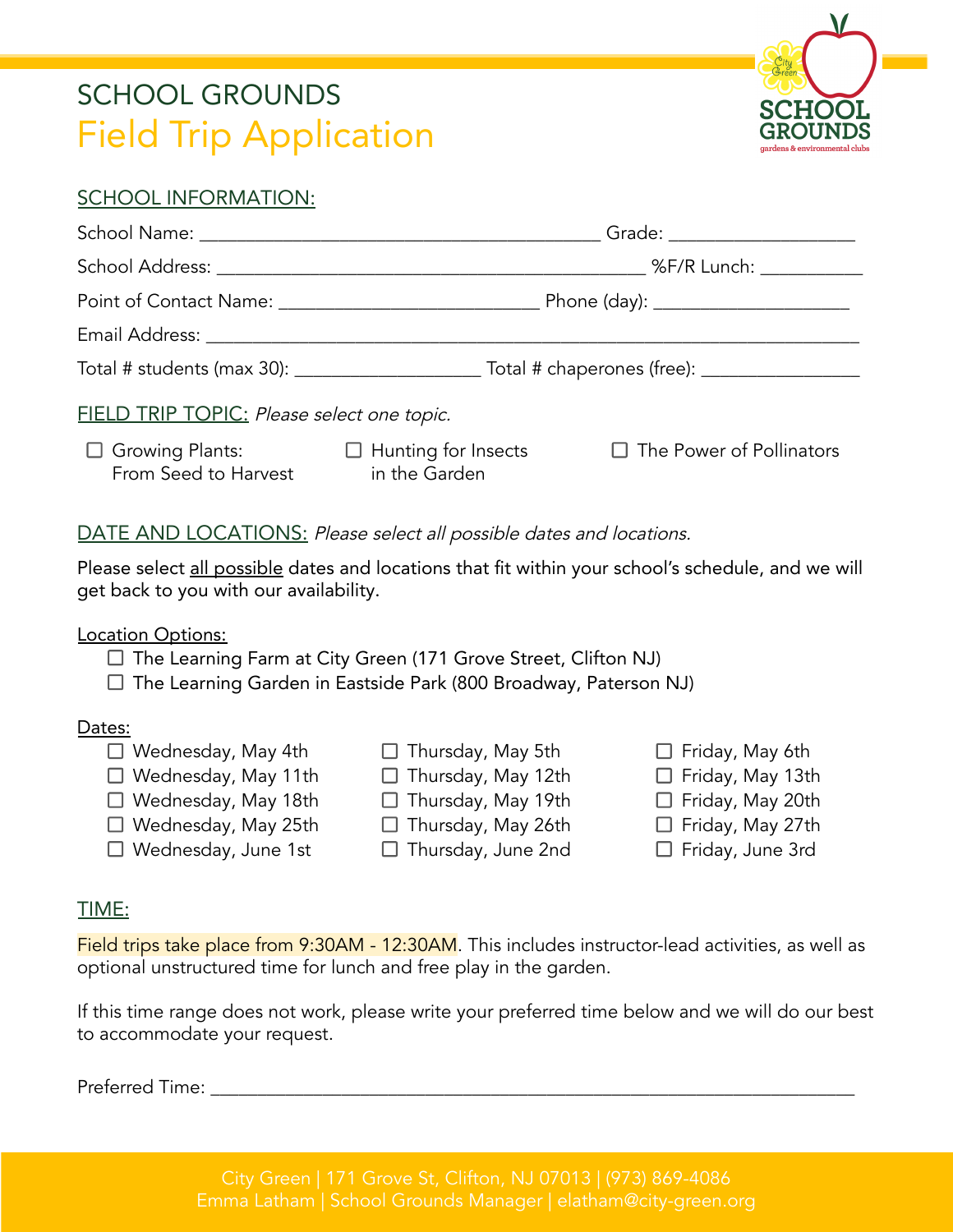# SCHOOL GROUNDS Field Trip Policy



### Pricing & Payment

- Field trip costs are \$11 per student. Financial support eligibility is determined by the school's % free/reduced lunch, and will be included in the price quote.
- Payment by cash/check is preferred and should be made on the day of the trip. Payment by credit card must be requested by email.
- Chaperones are welcomed on City Green field trips at no cost.

# COVID Safety

- Students and staff are not allowed on site if they have any COVID symptoms or have been exposed to the virus.
- All activities will be socially distanced as best as possible.

### Inclement Weather

- City Green Field Trips are outdoors and weather dependent.
- Trips will be canceled if there are heavy rains, snow, or temperatures above 95˚F.
- Weather-based cancellations will be made at 7:00 AM on the morning of the trip.

## City Green Facilities (Parking, Bathrooms & Picnic Tables)

- City Green does not provide transportation. There is parking for buses and cars at our Clifton and Paterson sites.
- City Green has Porta-Potties available, but there are no full public restrooms available.
- Students and chaperones should bring their own filled water bottles.
- Classes are welcome to stay for lunch at our Learning Gardens. We have limited picnic table space, so groups should bring blankets or seat pads for students to sit on.

# Allergies & Medical Conditions

- City Green should be alerted in writing a week before the field trip of any relevant medical conditions of staff or students. On the day of the trip, the contact person must identify these individuals to the School Grounds Manager.
- City Green is not responsible for providing or administering medication.

# Student Behavior and Safety

- Students should be broken into three groups before arriving on the trip and students should stay in their assigned groups throughout the trip.
- Students should also wear the proper apparel to ensure a safe trip. This can include close toed shoes, hats, sunscreen, rain jackets, and/or warm layers, depending on the weather.
- Students and adults must follow the instructions of City Green staff on proper use of tools and handling of animals. Anybody intentionally and/or repeatedly violating these instructions will not be able to participate in the activities.